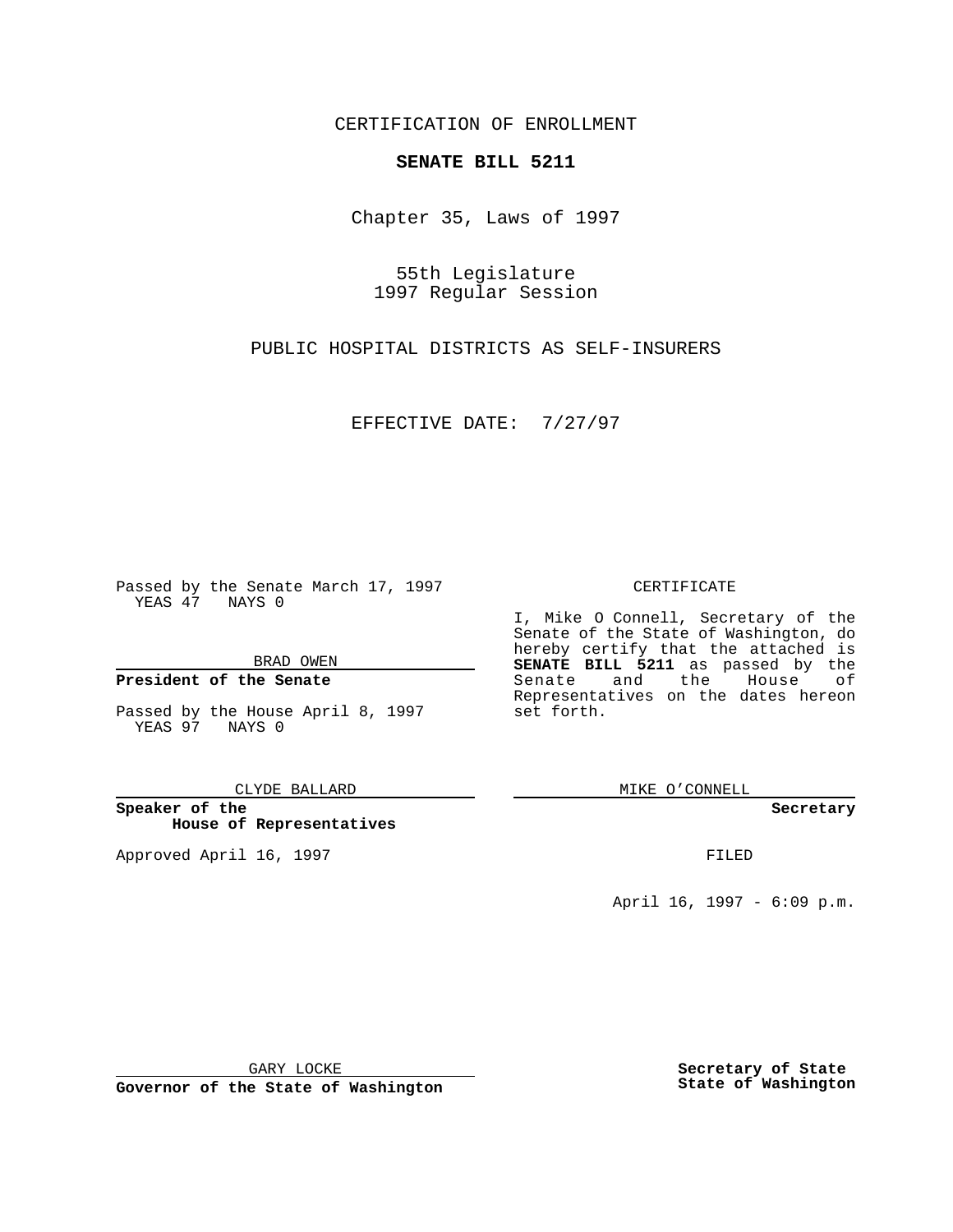# **SENATE BILL 5211** \_\_\_\_\_\_\_\_\_\_\_\_\_\_\_\_\_\_\_\_\_\_\_\_\_\_\_\_\_\_\_\_\_\_\_\_\_\_\_\_\_\_\_\_\_\_\_

\_\_\_\_\_\_\_\_\_\_\_\_\_\_\_\_\_\_\_\_\_\_\_\_\_\_\_\_\_\_\_\_\_\_\_\_\_\_\_\_\_\_\_\_\_\_\_

Passed Legislature - 1997 Regular Session

**State of Washington 55th Legislature 1997 Regular Session By** Senators Newhouse, Wojahn and Schow

Read first time 01/20/97. Referred to Committee on Commerce & Labor.

 AN ACT Relating to including public hospital districts as authorized self-insurers; and amending RCW 51.14.150.

BE IT ENACTED BY THE LEGISLATURE OF THE STATE OF WASHINGTON:

 **Sec. 1.** RCW 51.14.150 and 1993 c 158 s 1 are each amended to read as follows:

 (1) For the purposes of this section, "hospital" means a hospital as defined in RCW 70.41.020(2) or a psychiatric hospital regulated under chapter 71.12 RCW, but does not include beds utilized by a comprehensive cancer center for cancer research.

 (2)(a) Any two or more employers which are school districts or educational service districts, or (b) any two or more employers which 12 are public hospital districts or hospitals, and are owned or operated by a state agency or municipal corporation of this state, or (c) any two or more employers which are hospitals, no one of which is owned or operated by a state agency or municipal corporation of this state, may enter into agreements to form self-insurance groups for the purposes of this chapter.